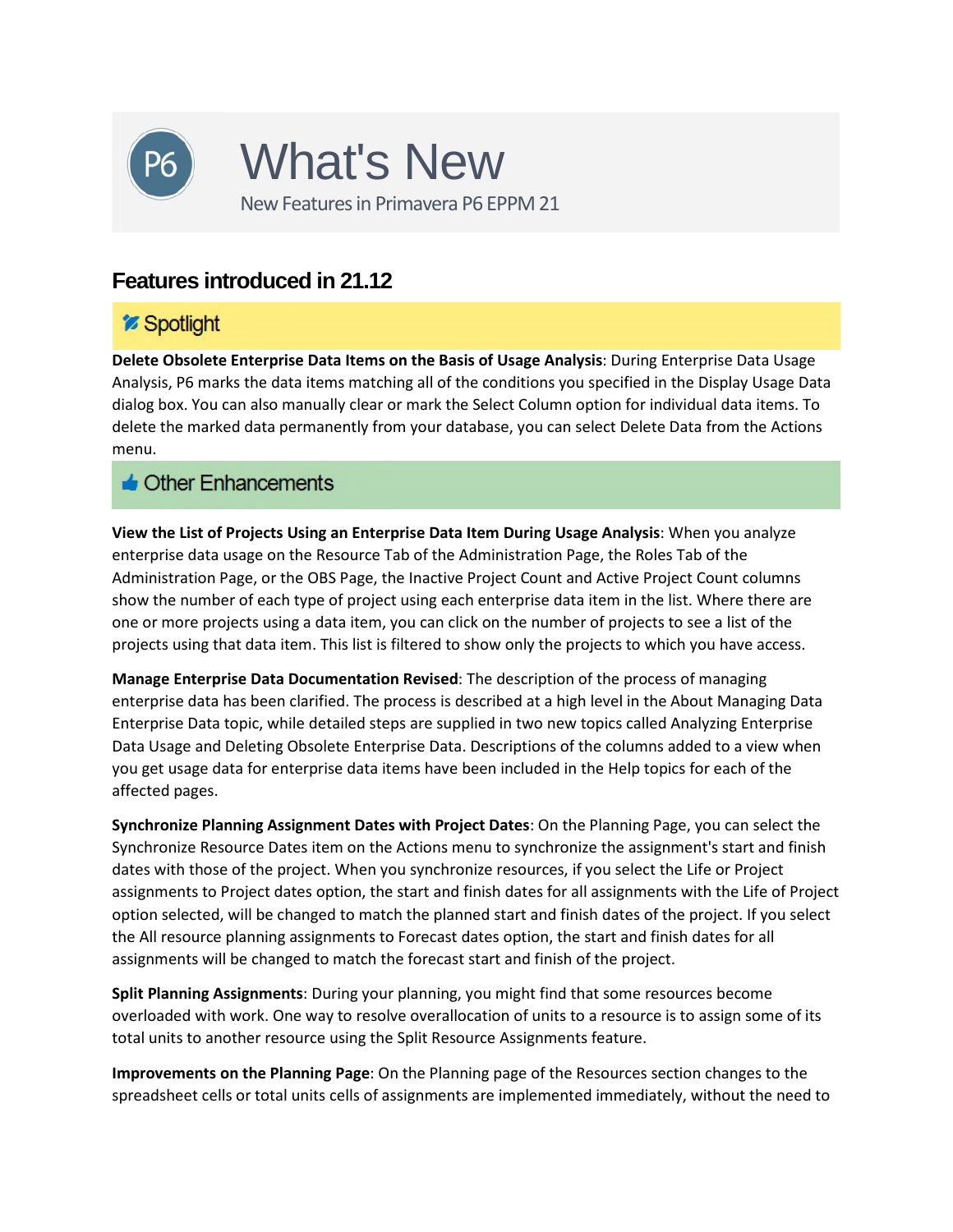save the page. You can show other assignments to a project or WBS when your view is filtered to a specific resource, role, resource team, role team, or resource code. The view will still be grouped by the original data type but will also show other assignments that exist for that project or WBS. This feature is available on the Actions menu. You can cut, copy, and paste an assignment from one project or WBS element into another.

**Additional Filtering Options for the Status Updates Page**: As well as Project ID, you can now filter the Grid View of the Status Updates Page by Activity ID, Activity Name, Status, Step Name, Type, WBS Code, or WBS Name.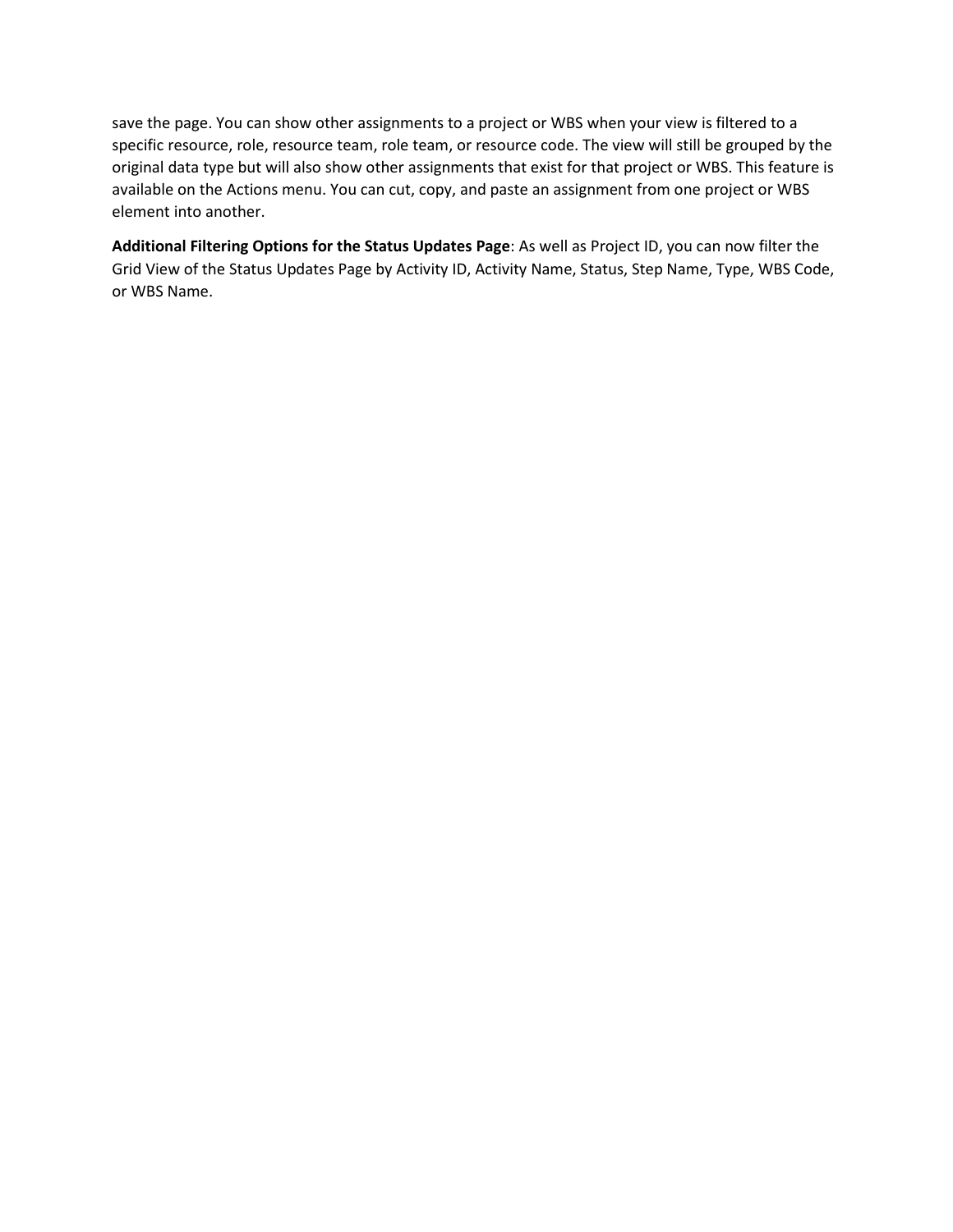# *i* Spotlight

**Resource Planning:** The Planning page is available in the Resources section. It is a valuable tool to establish resource demand on a proposed project without detailed activity creation. You can filter the view to see the assignments for a single project, a group of projects assigned to a portfolio or project code, a single resource or role, a group of resources or roles assigned to a code, or a resource team. Use this page to specify, review, or modify project-level and WBS-level allocation data for individual resources and roles. This high-level allocation data can be maintained through the life of the project and referenced when planning resources at a more detailed level. Although resources might not be assigned to specific activities early in the project lifecycle, the Planning page enables you to plan a time commitment for a resource against a project. Assigning resources to projects in the early stages of project development can help to prevent resource overallocation.

#### $\triangle$  Other Enhancements

**Enhanced Customize View Options on Resource Analysis Page**: You can now view actual units and remaining units for a resource on the Analysis spreadsheet. Select the appropriate options on the Customize View dialog box of the Analysis page to view the desired data on the spreadsheet.

**Grid View for Approvals Status Updates Page:** You can review status updates your team members made to their assigned activities in a grid format by clicking Switch to Grid View on the Status Updates page. The grid view provides options to print and export the data. You can also use the customize view options for filtering, grouping, and sorting the columns on the grid.

**Unused or Unwanted Global Data Enhancements:** You can now manage resources, roles, and Organization Breakdown Structure (OBS) data using the Get Usage Data option on the Actions menu on the Resources, Roles, and OBS pages.

**Global Filters on My Activities and Timesheets Pages of P6 Team Member Web:** Administrators or users with appropriate privileges can create, edit, and delete global filters on the My Activities and Timesheets pages of P6 Team Member Web. Other users can view the filtering criteria and use the global filters as needed. Select Manage Filters under the Filters icon to create global filters.

**Resource Calendars:** When P6 Professional is connected to a P6 EPPM database, you can differentiate between the types of resource calendars you are importing from the P6 XML template. The Type column in the Advanced section of the Import Options dialog box labels the calendars as personal or shared.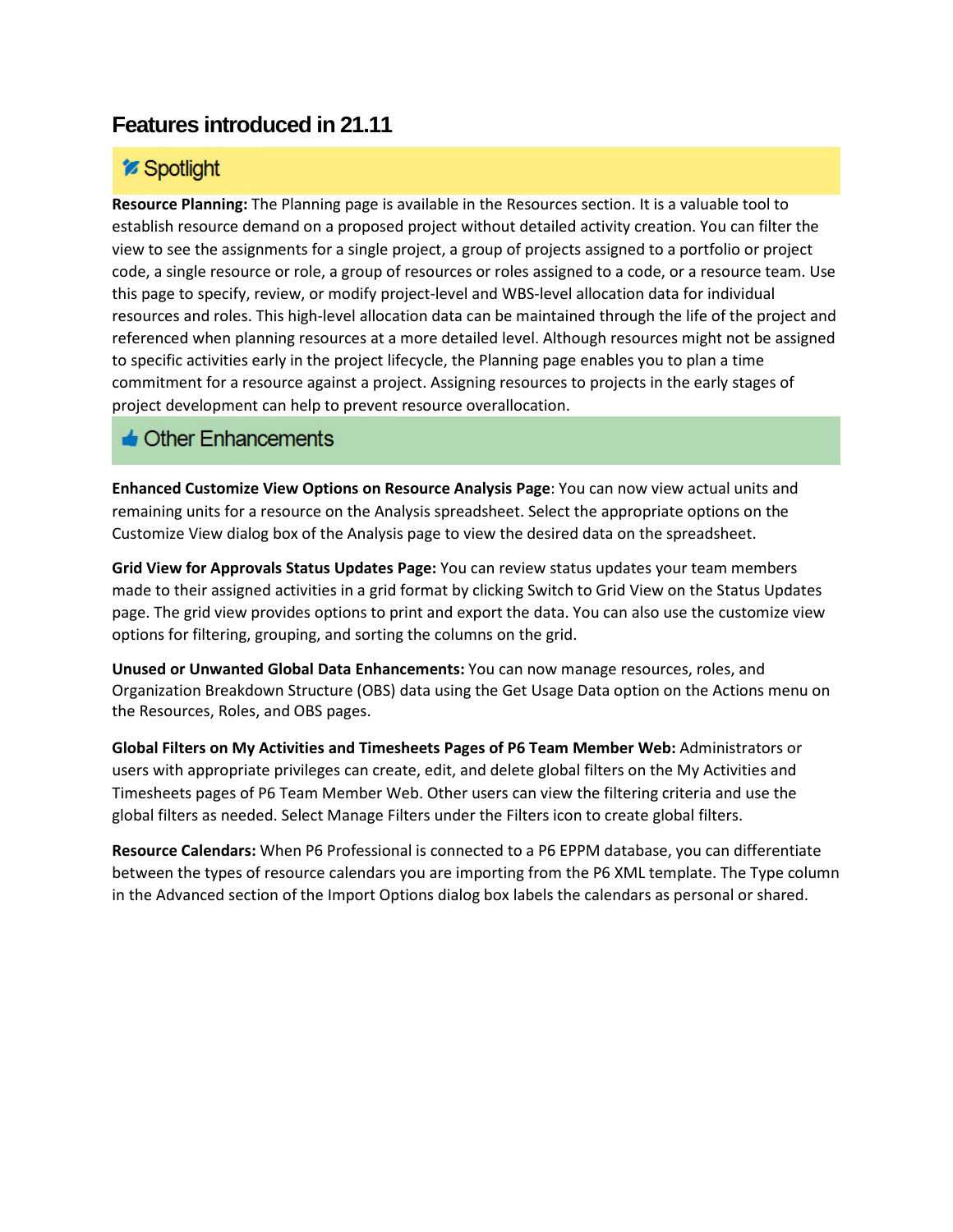## *i* Spotlight

**Role and Resource Picker Enhancements:** You can now assign roles and resources to activities using an enhanced picker. The new picker does not close after each assignment, and therefore, you do not need to select the same roles or resources again to assign them to another activity. Also, improved search capabilities in the resource picker allow you to narrow your search results to specific criteria using new operators such as "Does not contain," "Starts with," "Ends with."

### $\triangle$  Other Enhancements

**Unused or Unwanted Global Data Enhancements**: You can now manage assignment codes, role codes, resource codes, issue codes, and global and resource calendars using the Get Usage Data option under the Actions menu on the respective Enterprise Data pages. See "Manage Unused or Unwanted Global Data" under "Features introduced in 21.8" below for details on how this feature works. You can also refer to P6 Help for additional information on this feature.

**Reset Own Password and Unlock Account (On-Premises Users):** On-premises users of P6 Web or Team Member Web can now reset their password and unlock their account if they get locked out. No more sending emails to get your password reset. Simply click the Forgot Password/Unlock Account link and follow the on-screen instructions to reset your password and unlock your account. This option is available only when the mail server has been configured.

**View Selection for Multiple View Pages:** You can select the view you want to see whenever you visit a multiple view page, such as Projects EPS, Activities, and Assignments and Resources Assignments. Check the Display View Picker check box under the My Preferences – View tab if you want to be able to choose the view that displays for the multiple view pages. If left unchecked, the previous view will load by default.

**Filter Enhancement for WBS Hierarchy in P6 Team Member Web:** You can now view an activity's WBS along with its parent on the Select Parent dialog box while filtering activities by WBS. Use My Preferences – View tab to choose whether you want to show the activity's WBS along with its parent or just the WBS.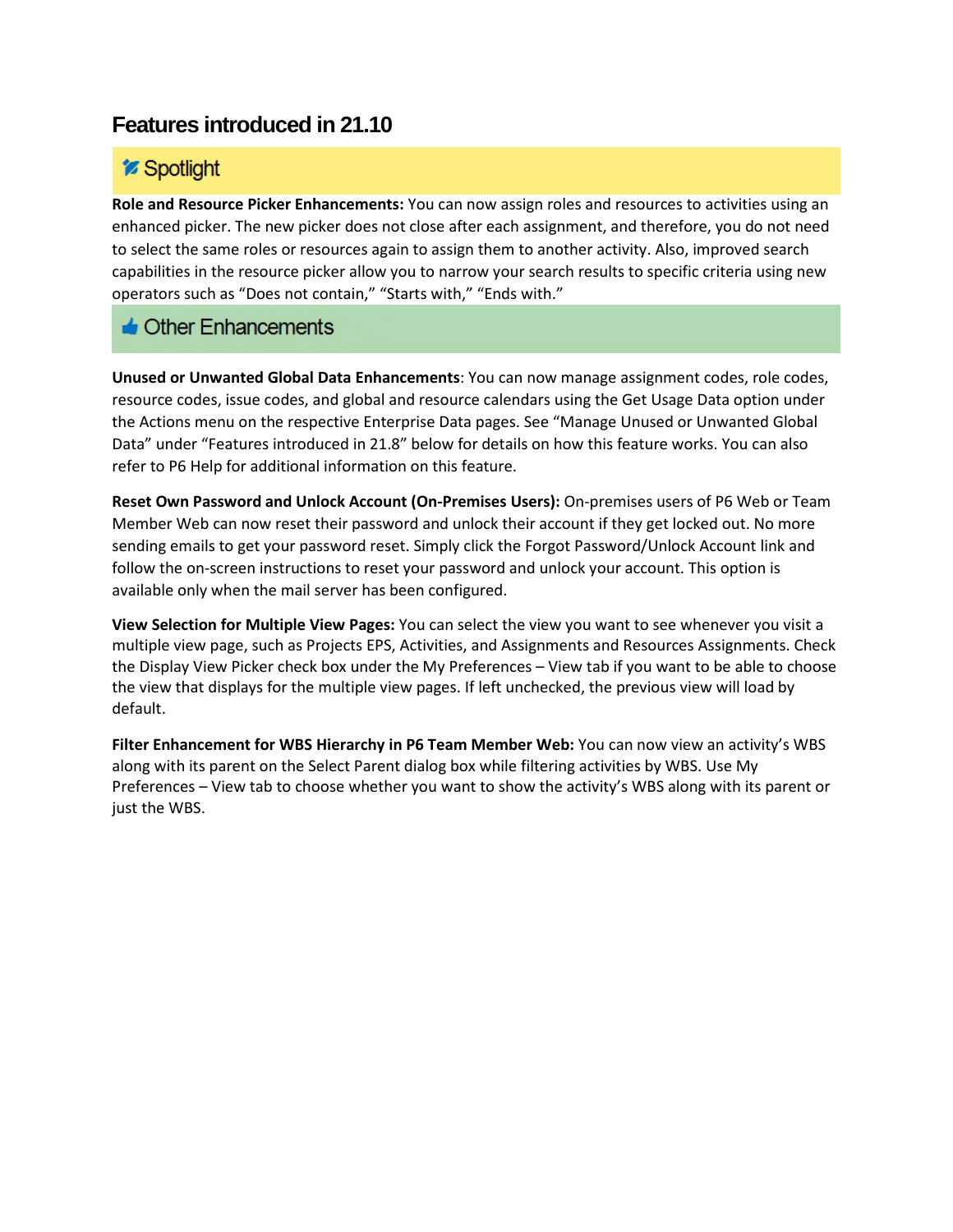## *i* Spotlight

**Import Template Enhancement:** On the Primavera XML Import Template page, you can now manage how Resource Calendars are handled when importing them, separate from Global calendars.

### $\triangle$  Other Enhancements

**Earned Value Management (EVM) fields displayed at the assignment level.** Calculated Assignment level EVM fields are now displayed in the Assignment Details tab of the Activities page, and on the Earned Value details tab of the Assignment page.

**Unused or Unwanted Global Data Enhancements**: You can now manage risk categories, project codes, and activivity codes. See "Manage Unused or Unwanted Global Data" under "Features introduced in 21.8" below for details on how this feature works.

**P6 EPPM Rest API is available:** Introduced the Primavera P6 Enterprise Project Portfolio Management (P6 EPPM) REST API, a flexible interface to P6 EPPM functionality based on the Representational State Transfer (REST) architectural style." See the Welcome page of our Documentation site for a link to this guide.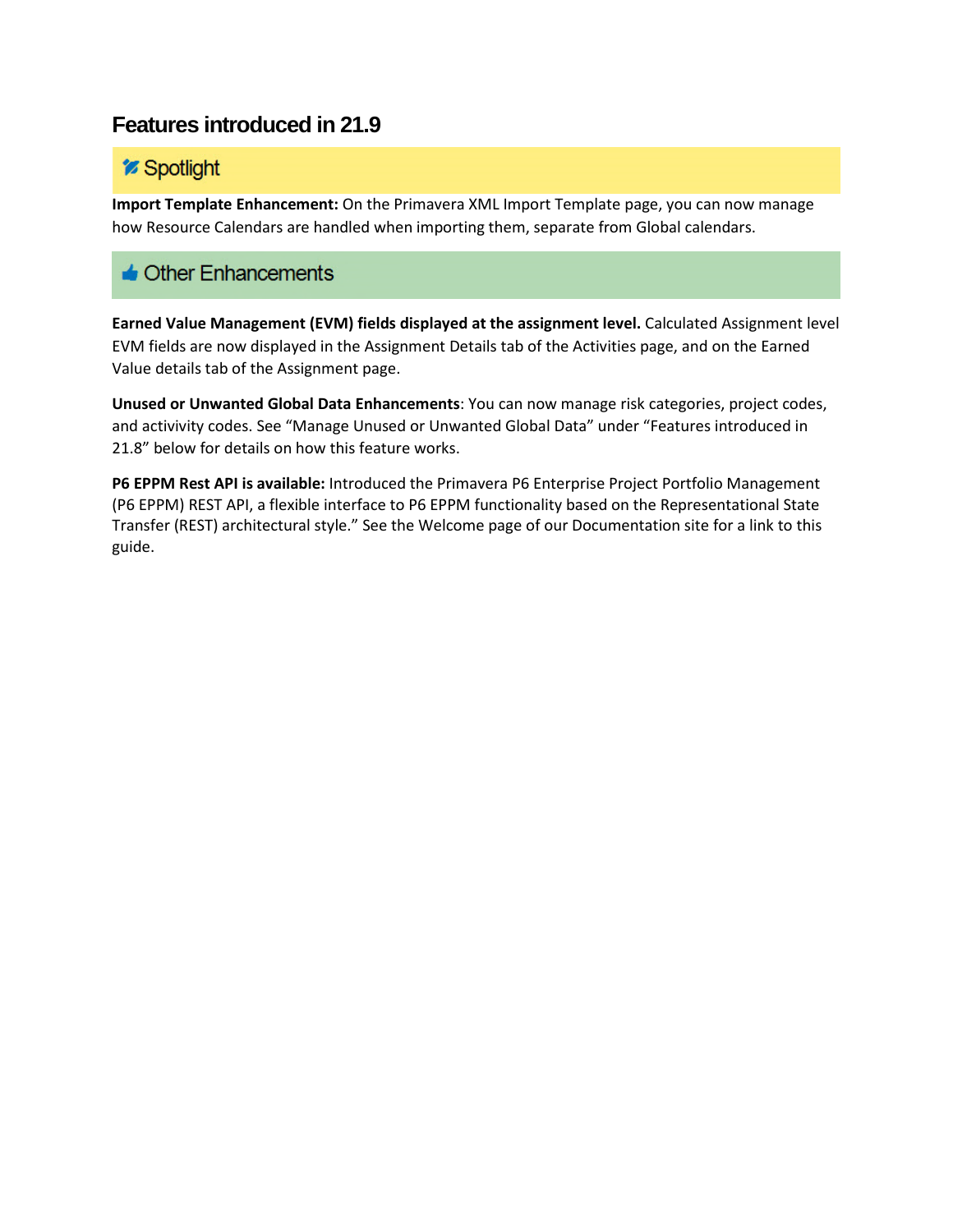# *Spotlight*

**Activities View Enhancements:** You can add the Baseline 2, Baseline 3, and Financial Period columns to the Activities page, using the Custom View page. You can also add Financial Period columns to the Assignment Detail tab, Project Assignment page, and Resource Assignment page, using the Custom View page.

### $\triangle$  Other Enhancements

**Time Frames for Financial Periods:** You can specify the start date and finish date for financial periods, using the User Preference page.

**Manage Unused or Unwanted Global Data:** You can easily view all unused or unwanted Project, Activities, Assignment, Role, Resource, Risk, Issues, Document UDF data, and as an administrator, delete any unwanted data from your database. This can improve performance and reduce your database size.

Here is a summary of how to use this feature, based on Project UDFs. You can choose other UDF types.

- 1. Go to the Administration tab/Enterprise Data/Project UDFs.
- 2. On the Project UDFs page, in the Actions drop down, select Get Usage Data.
- 3. In the wizard:
	- a. On the Obsolete Projects screen, select which types of projects you want to consider obsolete by checking the relevant values.
	- b. On the Usage screen, set the date that you want to use to identify UDFs that have not been used for a while.
	- c. On the Project UDFs Columns screen, choose the UDF statuses that you want mark checked in Select column.
	- d. Click Select.
- 4. On the Projects UDFs page, sort the Select column, click on the first obsolete UDF (checked in the Select column), then go the bottom of the list and shift+click.
- 5. Click on the Context menu (gear icon) that appears to the left of any of the selected rows, and choose Delete <n> Rows. All the rows will be deleted.

**Filtered Portfolios:** When P6 Professional is connected to a P6 EPPM database, users are able to view filtered portfolios in read-only mode and can be applied from the Selected Project Portfolio dialog box.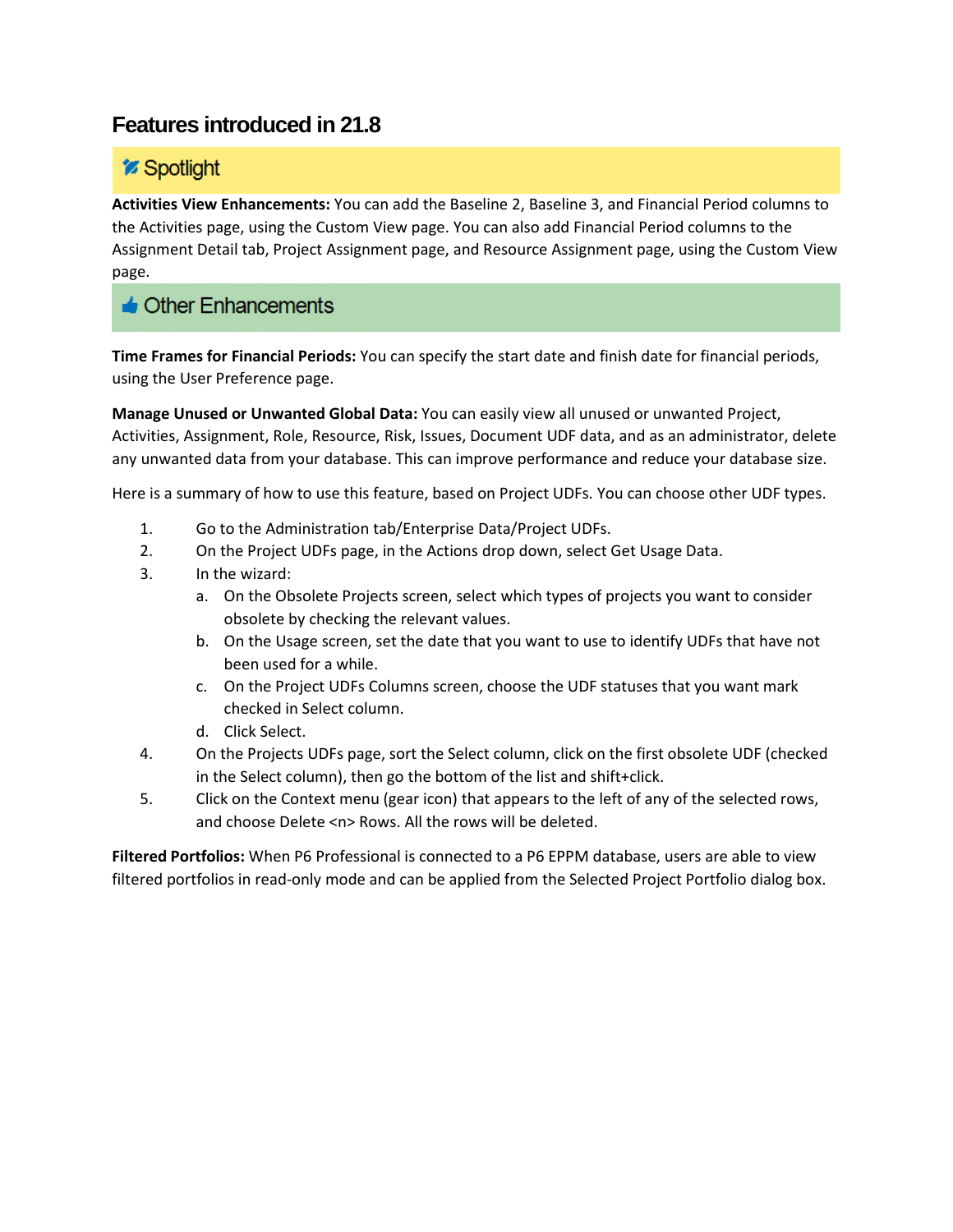## *'s* Spotlight

**Choose Import Options for Responsible Manager and Separate Import Options for Global and EPS Activity Codes:** When importing projects, you can select the import action to use for the Responsible Manager assigned to the project, and you can select different import actions for importing Global Activity Codes from the import action for importing EPS Activity Codes.

## $\triangle$  Other Enhancements

**Resource Overallocation Clarified in P6 Help**: Information has been added to the P6 Help to explain how to identify overallocated resources in the Resource View of the Analysis Page and the Assign Resource Dialog Box.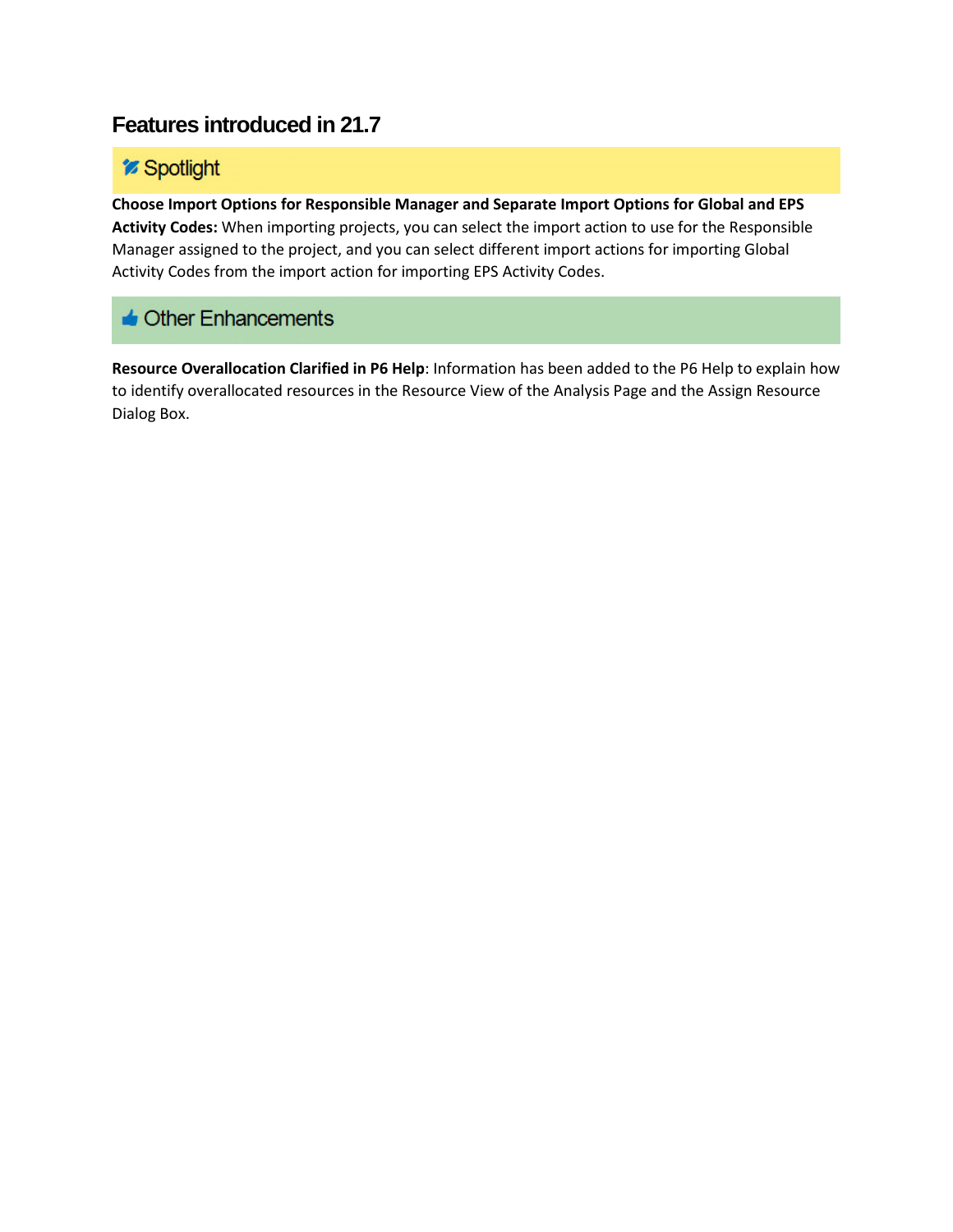## *Spotlight*

**Show Stored Period Data in the Resource Analysis Histogram**: A user preference setting allows you to display actual and earned value data using stored financial period data in the histograms on the Resource Analysis page. The default behavior of P6 provides a linear spread of actual and earned value units and costs that does not account for the data stored in financial periods. To view data according to the stored period data, select the Display actual and earned value using financial period data option in the Earned Value Settings section of the General section of the Global tab of My Preferences.

### $\triangle$  Other Enhancements

**Greater Control Over the Number of Activities in the Timesheets Page of P6 Team Member Web:** Timesheets can become overwhelming when they include too many activities. New defaults for options on the Open Timesheet Settings dialog box encourage users to add only the activities they need to update. To reduce the number of visible activities, new standard filters on the Timesheets page allow users to filter their view by activity status.

**Version and Database Name Available in P6 and Team Member Web:** In P6 go to the My Preferences Page to see the version of P6 you are using and the name of the database to which your instance is connected. In P6 Team Member Web, you can see the version of P6 Team Member Web you are using and the name of the database to which your instance is connected on any page.

**Type Ahead Search in the Views List:** You can click the Views list and start typing the name of a view to filter the views list as you type.

**Print Gantt Charts From Project Start to Project Finish:** In the Print Options window, click Edit Content and in the Settings panel, select Timescale. On the Start list, select Project Start and on the End list, select Project Finish.Sharing Filters with Other Users: If more than one user needs to use the same filter, you can create multiple user filters in the Activities, EPS, and Assignment pages. Only the user who created a shared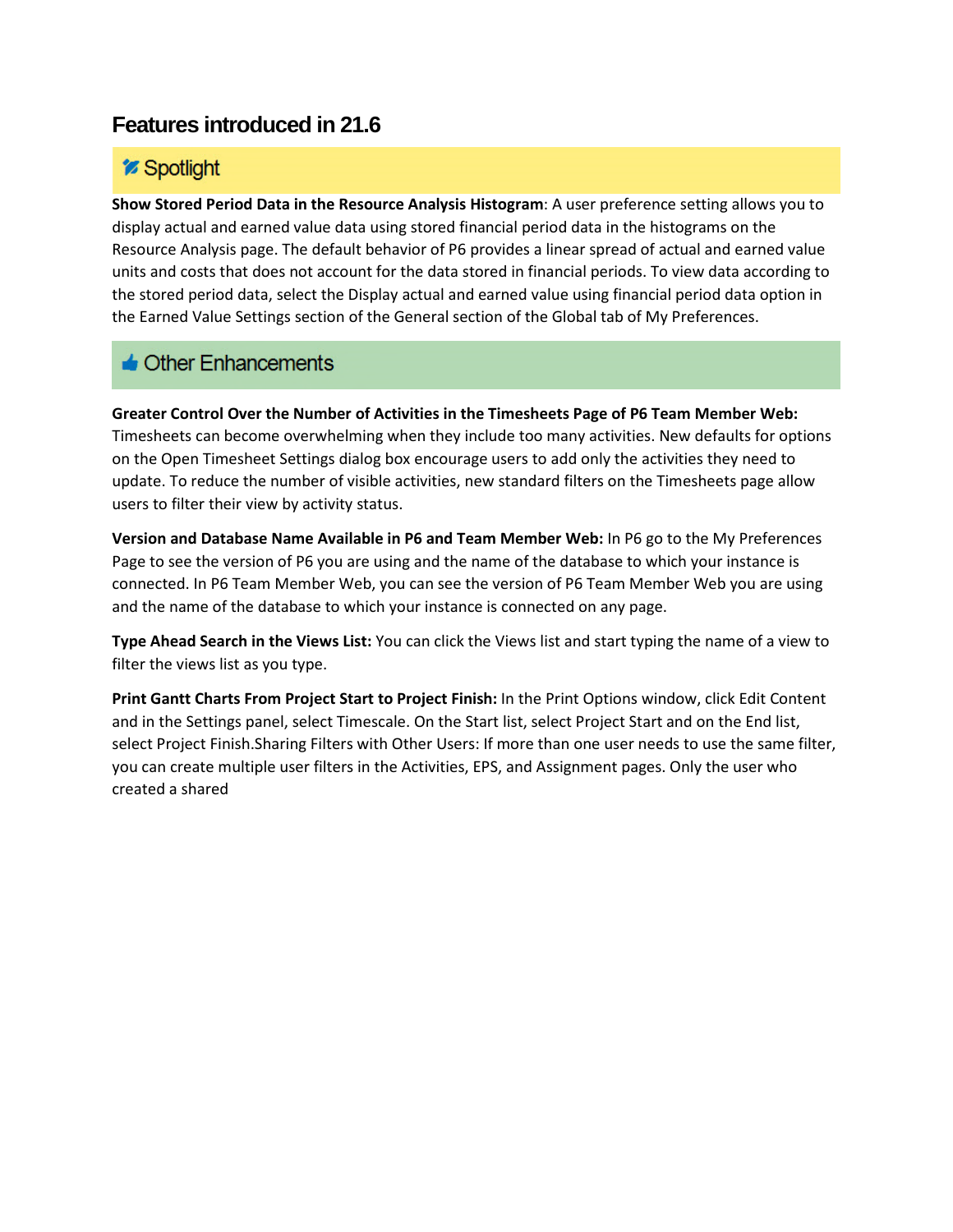### *Spotlight*

**Resource and Role Cost Spreads Consider Rate Changes Over Time:** An application setting allows P6 to reflect changing resource and role rates in cost spreads in the resource analysis, capacity planning, team usage, and assignments pages as well as the usage chart in the resource and role assignment pickers. Other affected areas of the software are publishing, summarizing, live assignment spreads, integration with Primavera Unifier, reports, and Analytics. Total costs have always been calculated to consider changes in resource and role rates, however until this release, costs spreads were linear. The setting on the General Page of Application Settings defaults to spreading cost based on a Linear Spread, but can be changed to Units Spread to allow actual cost, actual overtime cost, actual regular cost, at completion costs, period actual cost, period at completion cost, planned cost, remaining early cost, remaining late cost, staffed remaining early cost, staffed remaining late cost, unstaffed remaining early cost, and unstaffed remaining late cost spreads to account for changes in resource and role rates. If you select to change from Linear Spread to Units Spread, you must run Recalculate Assignment Costs for all projects. When P6 Professional is connected to an EPPM database, changing resource and role rates in cost spreads are reflected in the Resource Usage Spreadsheet and Profile, Activity Usage Spreadsheet and Profile, Tracking View, Resource Assignments window, and Activity Usage Spreadsheets and Profiles. Other affected areas of the software are publishing and reports.

### $\triangle$  Other Enhancements

**Sharing Filters with Other Users:** If more than one user needs to use the same filter, you can create multiple user filters in the Activities, EPS, and Assignment pages. Only the user who created a shared filter can modify or delete the filter. Any user who has access to the filter can copy and paste it to create a new version for which they are the owner.

**Preventing Users from Rejecting Approved Timesheets:** A setting on the Timesheets page of Application Settings can be configured to prevent users from rejecting approved timesheets. The setting can be configured to prevent any rejection of approved timesheets, or to prevent approved timesheets from being rejected if they were submitted before the current timesheet period, or before the current calendar month.

**Resolve User Lock-Out for P6 Professional Cloud Connect:** When a user has become locked out of P6 Professional Cloud Connect, the cause is sometimes that the record in the database which stores their user preferences has become corrupt. Administrators can delete user preferences on the User Administration page for those users to allow them back into P6 Professional Cloud Connect. When you delete a user's preferences, that user's preferences will be reset to the defaults so they might choose to re-configure their preferences when they are able to log back into P6 Professional Cloud Connect. If the user has access to P6, they can delete their preferences themselves on the My Preferences page.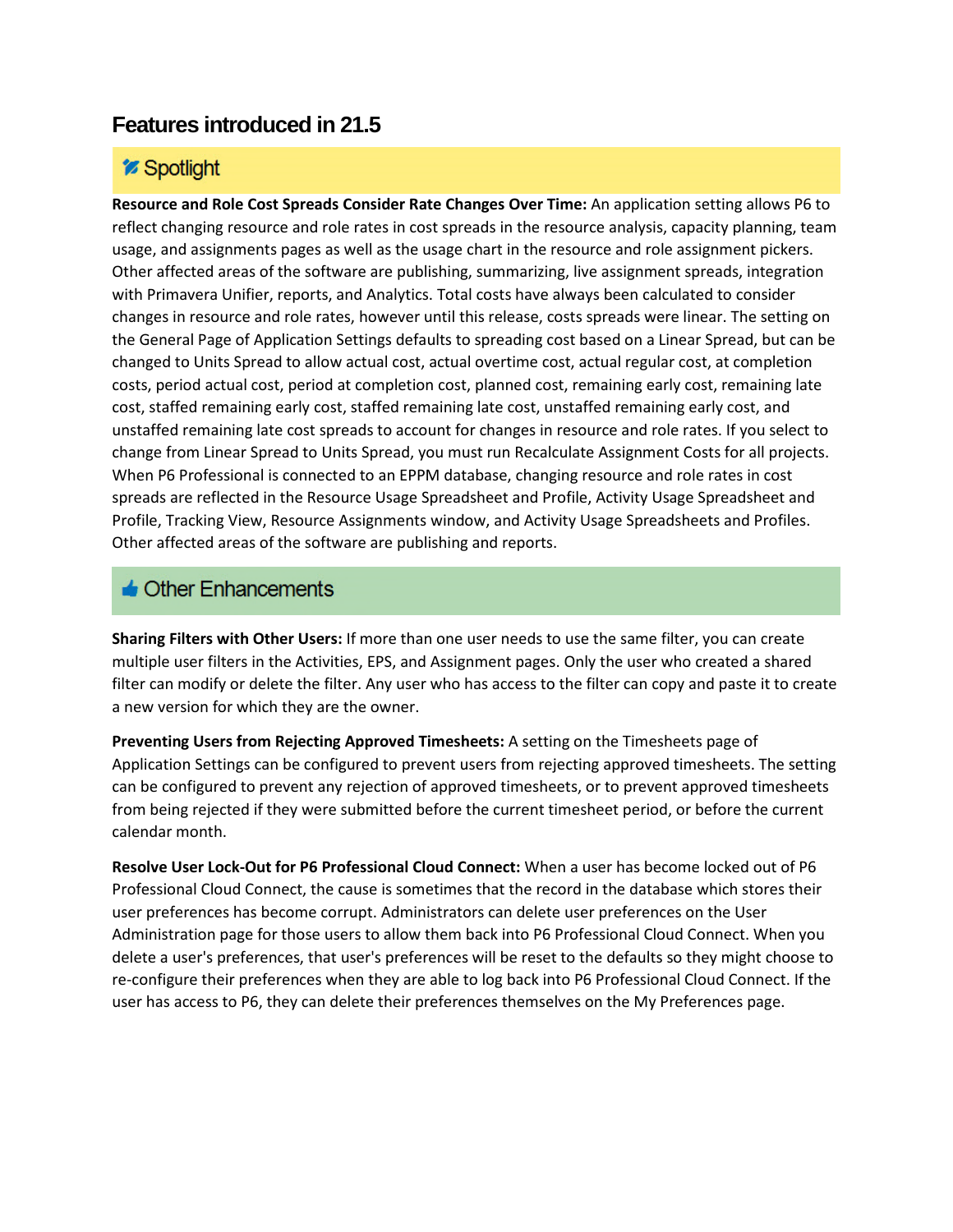### *Spotlight*

**Export Projects in IPMDAR Format**: You can export projects and their associated activities and resource assignments in IPMDAR format. IMPDAR is a project export format required by the US Department of Defense. The IPMDAR export generates a zip file containing a collection of JSON files which constitute the IPMDAR data.

### $\triangle$  Other Enhancements

**Team Members Can View and Update Primary Constraint Dates**: You can edit project preferences to allow team members to view the Primary Constraint field in P6 Team Member Web and P6 for Android. You can also choose to allow team members to update the field.

**Maintain Relationships With External Projects When Importing From Primavera XML Files**: When you import projects from a Primavera XML file, you can choose whether to retain relationships between activities in the project and those in external projects.

**Improved Accuracy for Identifying Baseline Activities**: An administrative setting determines whether P6 matches activities in the project with their corresponding activities in the baseline using the Activity ID/Code or the internal GUID (Globally Unique ID) of the activity. The default is to use the Activity ID/Code.

**Improved Efficiency when Integrating P6 EPPM with Primavera Cloud and Primavera Unifier via Primavera Gateway**: When you use Primavera Gateway to integrate P6 EPPM with Primavera Cloud and Primavera Unifier, sending data between the applications only sends the projects that have changed since the last time time you exchanged data with the integrated product. This functionality uses the fields Updated Since Objects - EPS, Project, WBS and Update Since Date.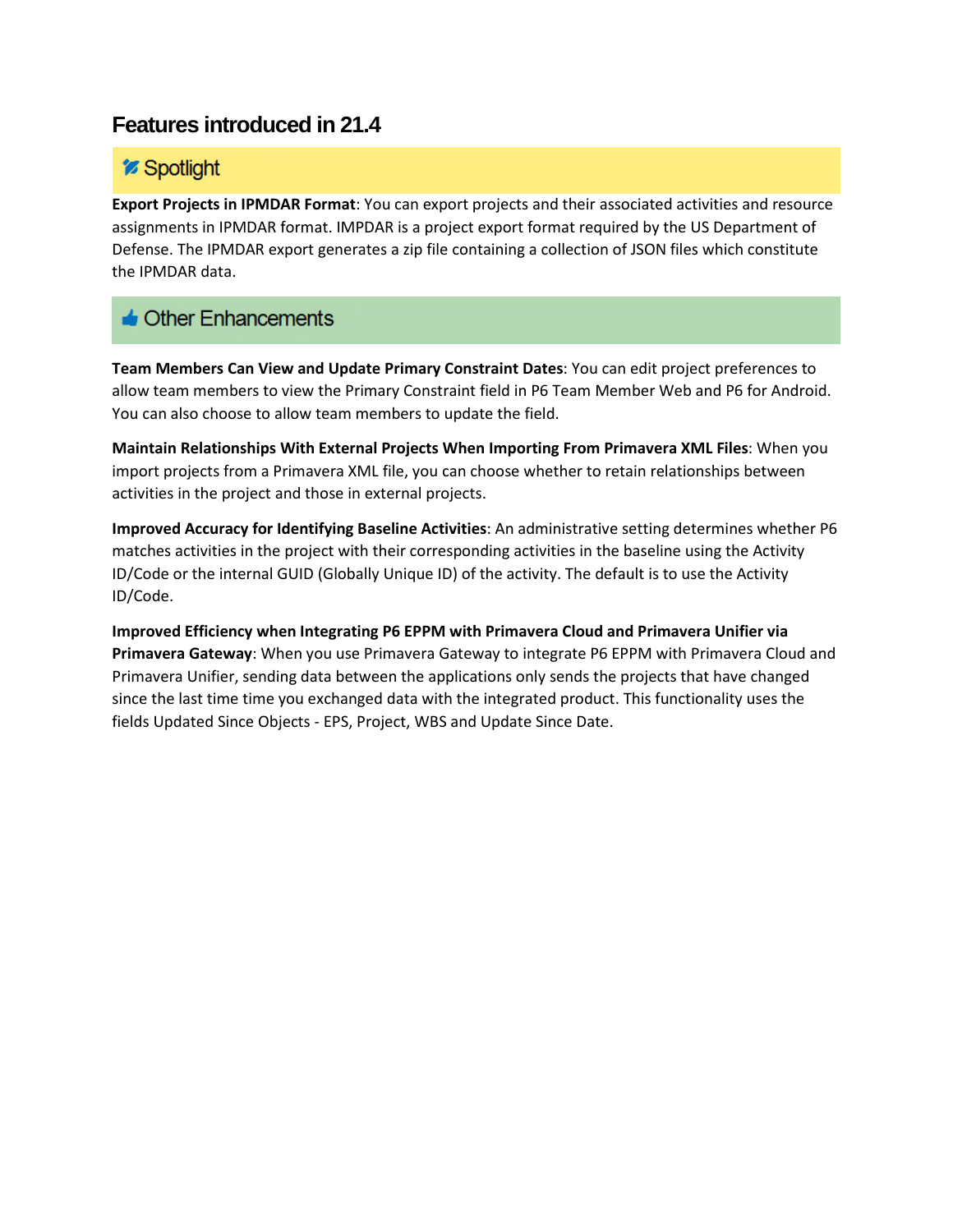## *i* Spotlight

**Preview Changes Before Updating Baselines**: To help protect the integrity, veracity, and credibility of your organization's baselines, you can preview the changes that would result from your selected baseline update options before committing to making the update.

## $\triangle$  Other Enhancements

**Make Multiple User Accounts Inactive Quickly and Easily**: You can select one or more user accounts in the User Administration table and make them inactive. An inactive user cannot log into any P6 EPPM application, including P6 Team Member Web, P6 for Android, P6 for iOS, and P6 EPPM Web Services. To re-activate a user, assign access to any module on the module access detail window for the user.

**Let Team Members Know When You Change Details of Their Status Update**: When you change data for a status update in the Override Updates for Activity dialog box, you can select to notify the team member by email so they know which data you changed before you approved their status update.

**Reorganization of Data in the Progress Panel in P6 Team Member Web**: The progress panel in P6 Team Member Web shows the most important information about the activity on the Status tab. Steps, Codes and User Defined Fields are shown on the Activity Details tab.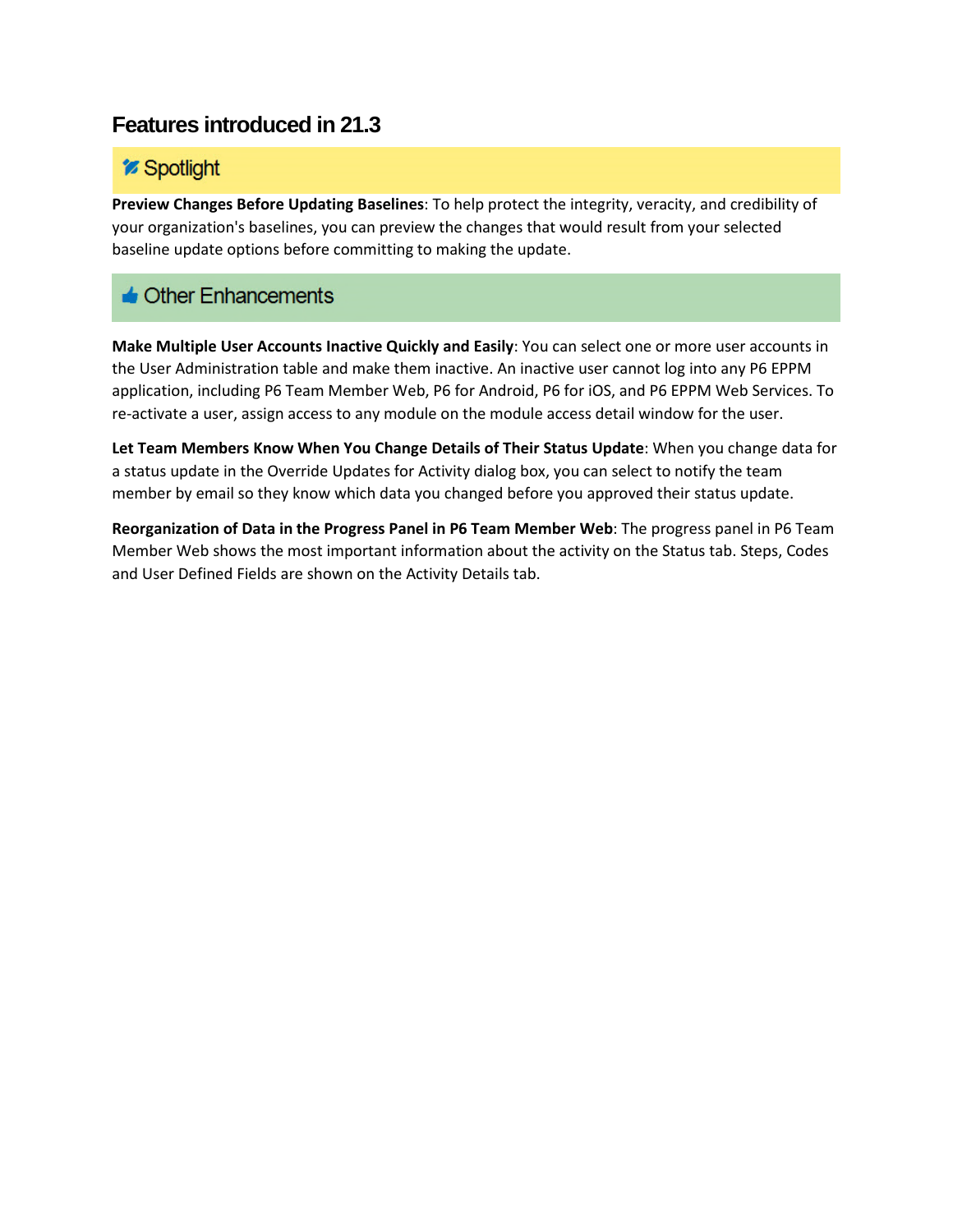### *i* Spotlight

**New Features Description Dialog**: When a user logs into P6 for the first time after an upgrade to the system, they can view a description of the new features in that release. This can be switched off for all users in the General page of Application Settings.

### $\triangle$  Other Enhancements

**Show Hint Help in P6 Web**: Show Hint Help in P6 Web to provide a full description of columns when you hover over the column heading. You can switch on Show Hint Help using the icon of a question mark in a circle. Alternatively you can use the shortcut Alt+F1. Show Hint Help is available in the EPS, Activities, and both Assignments pages of P6.

**Choose How to Number Activities When You Copy and Paste**: When you paste a group of copied activities, you can choose to renumber the newly created activities automatically, based on the selected activities, or by providing a prefix, starting number, and increment value. You can also choose to replace a number of characters at the start of the activity ID.

**Team Members Can Easily Identify Critical Activities**: Critical activities are indicated with a warning icon in P6 for Android, P6 for iOS, and P6 Team Member Web. The icon is an exclamation point inside a triangle.

**Define Which Activities Show as Due or Overdue to Team Members**: In P6 Team Member Web Application Settings, you can configure definitions for due and overdue. These definitions are used to determine which activities and assignment show in the Due and Overdue filters My Activities pages in P6 for Android, P6 for iOS, and P6 Team Member Web.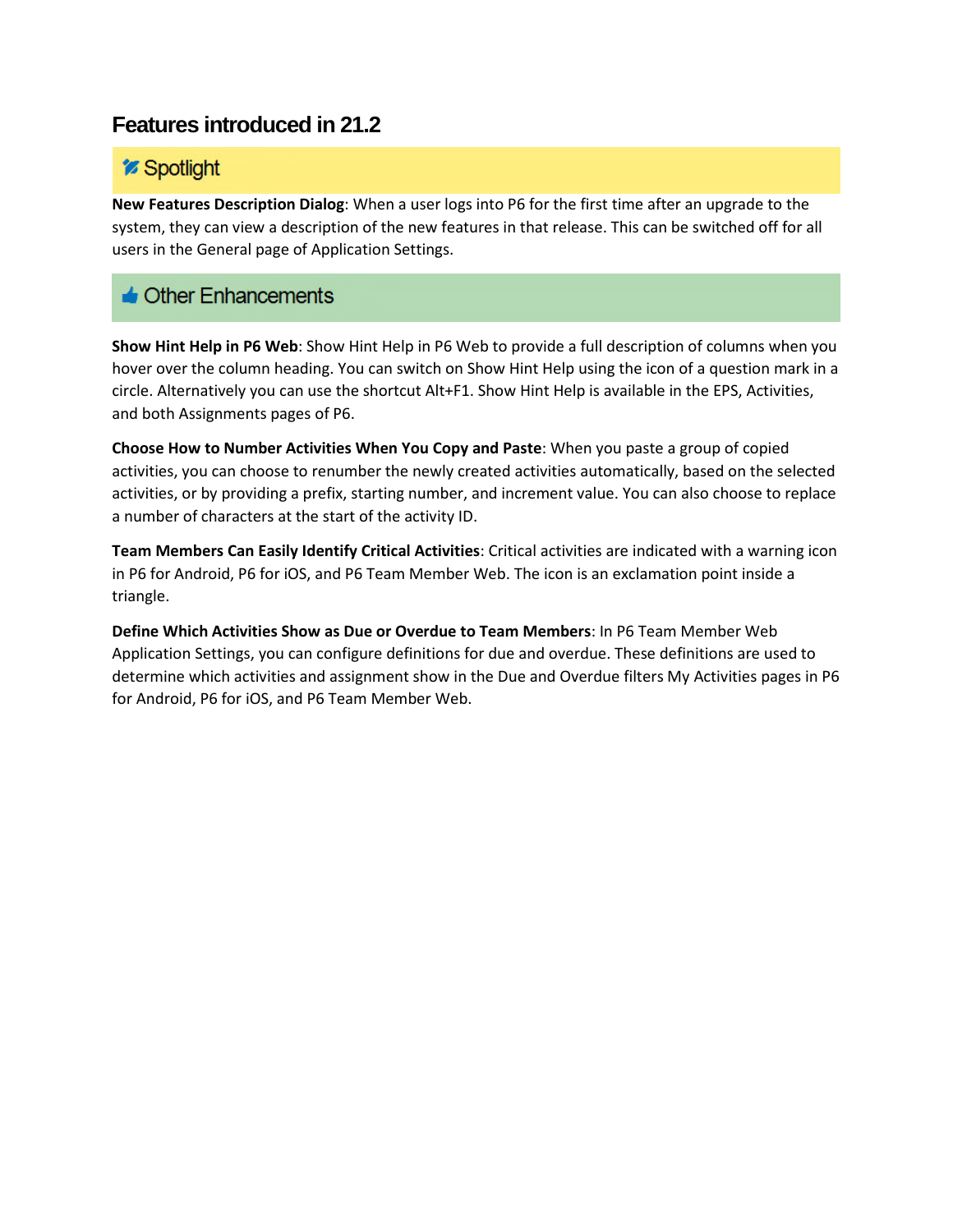## *i* Spotlight

**Allow Team Members to See Suspend and Resume Dates in P6 Team Member:** Project managers can configure the visible activity fields in a project's preferences to allow team members access to suspend and resume dates for activities in P6 Team Member Web, P6 for Android, P6 for iOS, and Email Statusing Service. The project manager can also specify whether team members can update the suspend and resume dates.

# $\triangle$  Other Enhancements

**Prevent Automatic Reordering of Lists and Regrouping of Tables When Items Change:** Automatic reorganization of data in your views can slow you down when you are changing a large amount of data. You can switch off automatic reorganization from the Actions menu in the Activities, EPS and Assignments Pages and the Resources and Roles tabs of the Administration Page of the Resources section.

**Quickly and Easily Unlink Activities:** You can unlink activities from their successors and predecessors using the Unlink Activities option in the Row Actions menu in the grid view of the Activities page.

**Quickly and Easily Renumber Activities:** You can renumber a selection of activities, using the Renumber Activity IDs option in the Row Actions menu in the grid view of the Activities page.

**Changes to Views:** You can specify that read-only cells in the view should be highlighted with a gray background. Also the column selector, available from the column headings area, enables you to add and hide columns in the view quickly and simply.

**Select the Financial Period Calendar to Assign When Importing a New Project:** When you import projects from a Primavera XML file, you can select the financial period calendar to assign to any projects you choose to import with the Create New import action.